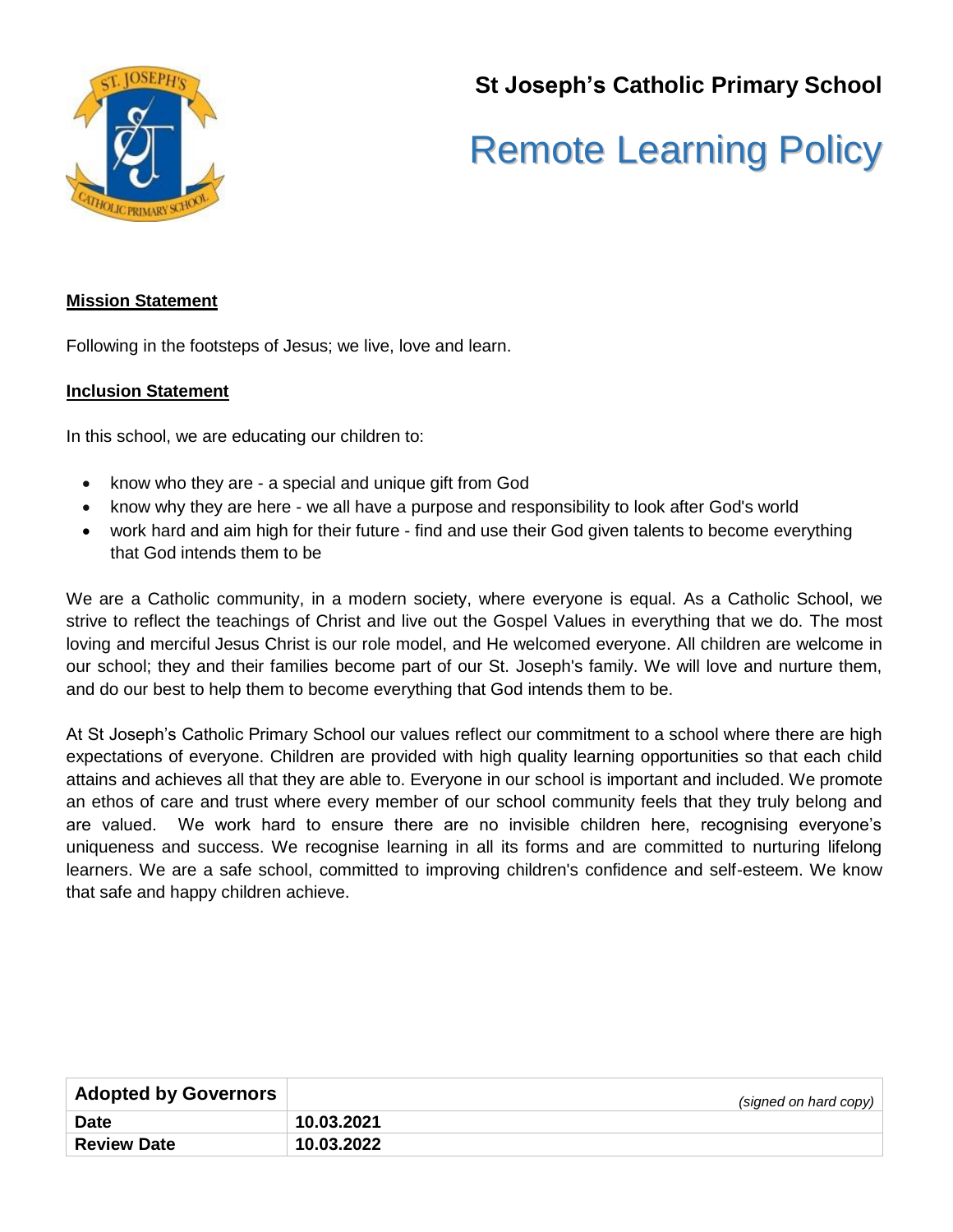## **Policy Intent**

- To outline our approach for pupils who will not be attending school, as a result of government guidance or the closure of a class bubble.
- To outline our expectations for staff who will not be attending school due to self-isolation but who are otherwise fit and healthy and able to continue supporting with teaching, marking and planning for pupils.

Every child is expected to attend school from September 3<sup>rd</sup> 2020. In line with government guidance; pupils, staff and families should self-isolate if they display any of the following symptoms:

- o A continuous, persistent cough.
- o A high temperature, recognisable by feeling hot to touch.
- o A loss of, or change to, their taste and smell.
- o Have had a positive result to a COVID-19 test

This policy will outline what will happen when:

- A teacher is not at school;
- A school 'bubble' or greater part of the school is closed;
- Individual children are asked to self-isolate pending the return of test results
- Individual children are asked to self-isolate for a longer time (10-14 days)

## **Remote learning for pupils**

In unprecedented times, we understand that not all children may be able to attend school. We aim to provide appropriate material to allow children that are not able to attend school to continue to learn from home – remote learning – so that no-one need fall any further behind.

We would like to make it clear that this document seeks to inform and guide families and not impose expectations. However, it is important now that all families do try to engage in some level of remote learning. Each family is unique and because of this, should approach home learning in a way which suits their individual needs. We realise that the circumstances that cause a child to be absent will affect families in a number of ways. In our planning and expectations, we are very much aware of the need for flexibility from all sides:

- Parents, or the absent child, may be unwell;
- Parents may have two or more children trying to access technology;
- Parents may be trying to work from home or may not be able to sit with their child for long periods of time;
- Systems do not always function as they should.

## **Remote teaching for staff**

We anticipate there will be times where staff members may need to isolate. When staff are well, we ask that they work from home. Teachers can prepare work and teach remotely, support staff may prepare other work or teach as reasonably required.

## **Effective factors in teaching**

These factors are what our teachers aspire to, whether teaching live or remotely.

- **Ensuring pupils receive clear explanations;**
- Supporting growth in confidence with new material, through scaffolded practice;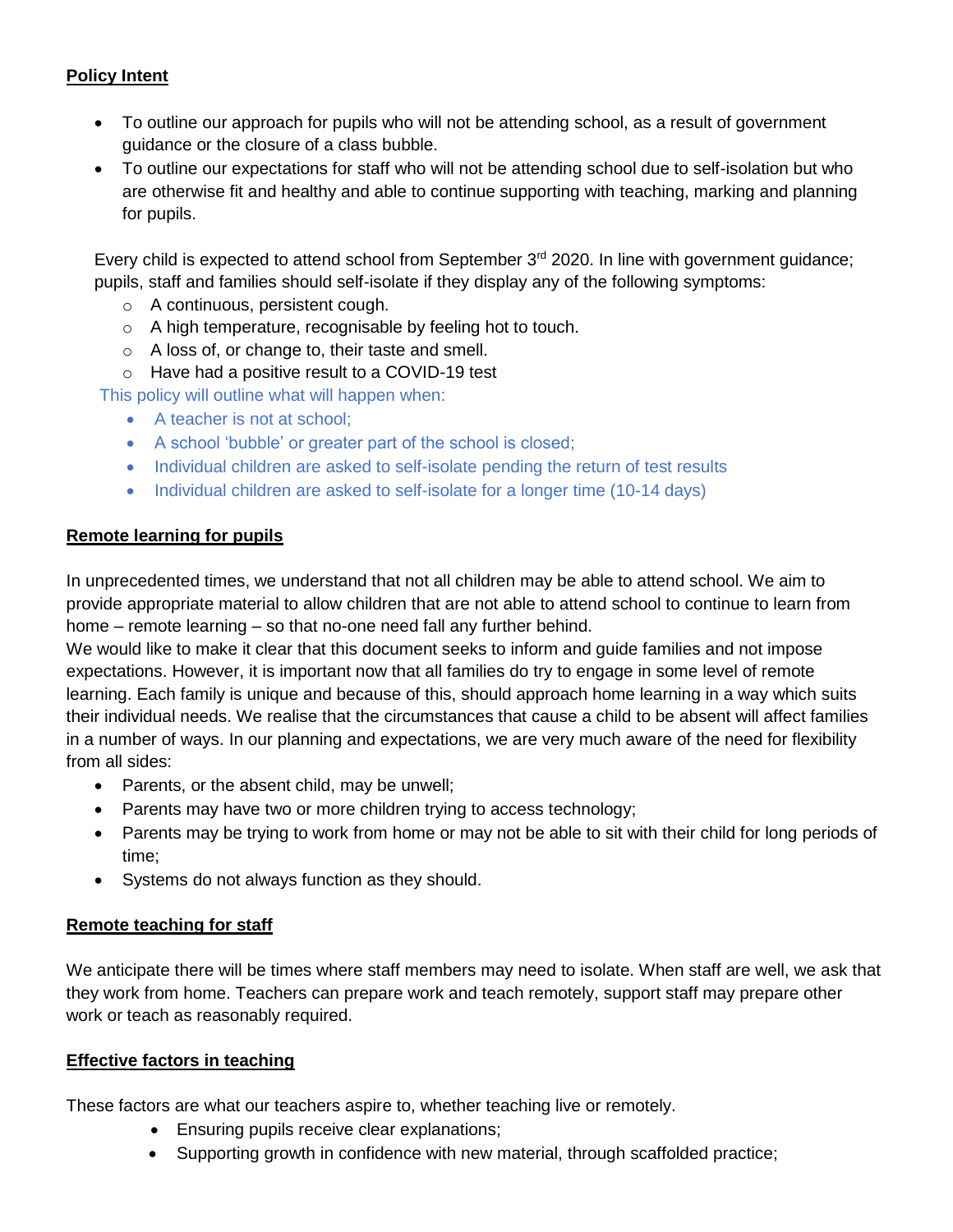- Application of new knowledge or skills;
- Enabling pupils to receive purposeful feedback on how to progress.

## **Resources we will use - this list is not exclusive and will be built upon:**

**English** – SeeSaw, Class Dojo, Lancashire English Units, Cracking Comprehension, Bug Club, Accelerated Reader, Purple Mash, Handwriting repeater;

**Phonics** – SeeSaw, Class Dojo, Phonics Play, Teach Your Monster to Read, Bug Club; **Maths** – SeeSaw, ClassDojo, White Rose Maths, Times Tables Rockstars;

**Wider Curriculum** - Oak Academy, Charanga (Music), BBC Lessons, Joe Wicks PE;

#### **What to expect when:**

#### **1. A teacher is not in school**

When a teacher is well, they should continue to plan lessons for the following day. Our teaching assistants are very capable of delivering lessons to cover a short absence. The teacher and teaching assistant will have a conversation at the end of the day with regards to the day's learning. In most cases, the teacher will be able to remotely deliver parts of the day.

When a teacher is unwell for a longer period of time, we will provide a supply teacher to support the class if necessary. However, this is our last option as we believe that the children need the comfort and consistency of the staff they know.

## **2. A class bubble is closed (this is likely to be for 14 days)**

The teacher will plan lessons for each day – an English (including phonics for infant children), maths and 'other' subject lesson. This will be shared through SeeSaw or ClassDojo. If the teacher is unwell, the work pack will be prepared by other staff in school supported by SLT. Paper packs will be available on request.

Virtual video or Zoom learning may include:

- An introductory message to introduce new learning.
- A 'surgery' opportunity, where children (or parents) could drop in if they have a question about learning.
- Teaching new concepts, where the teacher anticipates that children may develop misconceptions or that the adults may be unfamiliar with the methods that are taught in school.
- As a result of ongoing assessment where the teacher identifies that children may need to be reintroduced to the learning in a different way.

In addition, children should continue to work on gaining fluency in multiplication and their related, division facts each day from Year 2 as well as daily reading using the online resources provided. Children, and parents, should upload completed work to the child's portfolio on Class Dojo or SeeSaw. This will enable the teacher to feedback to the children, either individually or by group. Class teachers will respond to messages through ClassDojo.

## **3. A child is self-isolating (this could be for 10-14 days)**

The class teacher will share the work that the rest of the class will be accessing via SeeSaw as far as is reasonably possible. Paper work packs will be available on request. Oak Academy, Charanga, White Rose Maths, Bug Club and Accelerated Reader should all be accessed. Parents can contact the class teacher through ClassDojo for support.